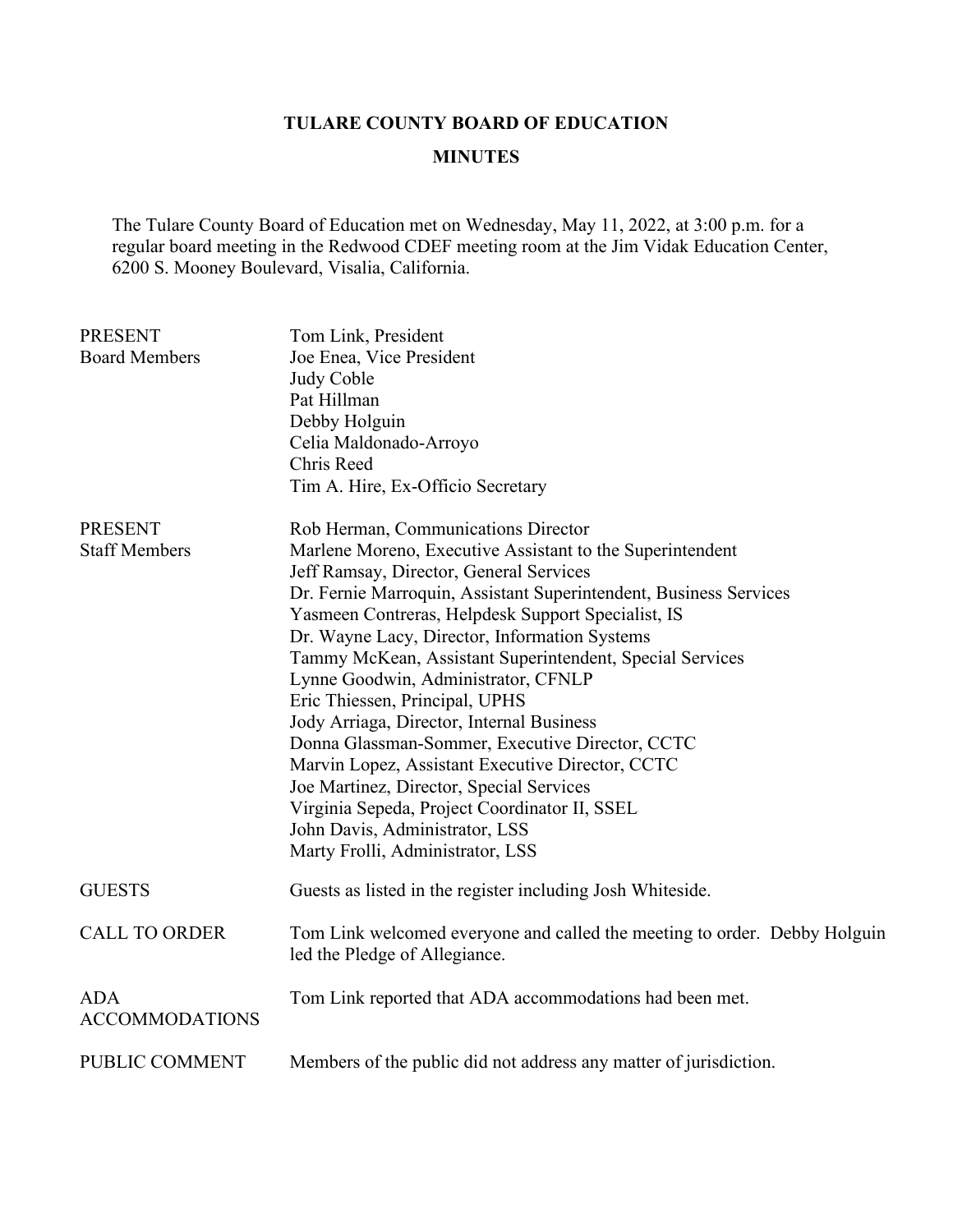| <b>CONSENT CALENDAR</b>                                                                                                               | It was moved by Enea, seconded by Maldonado-Arroyo to approve the consent<br>calendar: minutes for the Regular Board Meeting of April 13, 2022,<br>Countywide Registration of Credentials, Temporary County Certificates, and<br>Emergency Permits and donations from Kiwanis Club and from Lisa and Patrick<br>Salazar. Motion carried with the following votes: Ayes: Reed, Enea, Coble,<br>Link, Hillman, Holguin and Maldonado-Arroyo. |
|---------------------------------------------------------------------------------------------------------------------------------------|--------------------------------------------------------------------------------------------------------------------------------------------------------------------------------------------------------------------------------------------------------------------------------------------------------------------------------------------------------------------------------------------------------------------------------------------|
| <b>SECOND READING</b><br><b>BOARD BYLAW</b><br><b>BB220 GOVERNING</b><br><b>BOARD ELECTIONS</b>                                       | Tim Hire asked for the Board's approval on Board Bylaw BB220-Governing<br>Board Elections. It was moved by Maldonado-Arroyo, seconded by Reed to<br>approve Board Bylaw 220. Motion carried with the following votes: Ayes:<br>Reed, Enea, Coble, Link, Hillman, Holguin and Maldonado-Arroyo.                                                                                                                                             |
| <b>TEACHER</b><br><b>RESIDENCY</b><br><b>CAPACITY</b><br>PLANNING GRANT                                                               | Donna Glassman-Sommer and Marvin Lopez asked for the Board to approve the<br>Teacher Residency Capacity Planning Grant for \$250,000. It was moved by<br>Reed, seconded by Hillman to approve the Teacher Residency Capacity<br>Planning Grant. Motion carried with the following votes: Ayes: Reed, Enea,<br>Coble, Link, Hillman, Holguin and Maldonado-Arroyo.                                                                          |
| <b>REGION VII SYSTEM</b><br>OF SUPPORT FOR<br><b>EXPANDED</b><br><b>LEARNING GRANT</b>                                                | Virginia Sepeda asked for the Board's approval on the Region VII System of<br>Support for Expanded Learning Grant for \$249,840. It was moved by<br>Maldonado-Arroyo, seconded by Coble to approve the Region VII System of<br>Support for Expanded Learning Grant. Motion carried with the following votes:<br>Ayes: Reed, Enea, Coble, Link, Hillman, Holguin and Maldonado-Arroyo.                                                      |
| <b>REGION VII</b><br><b>EXPANDED</b><br>LEARNING SCIENCE,<br>TECHNOLOGY,<br>ENGINEERING, ARTS,<br><b>MATHEMATICS</b><br>(STEAM) GRANT | Virginia Sepeda requested the Board approve the Region VII Expanded<br>Learning STEAM Grant for \$105,000. It was moved by Enea, seconded by<br>Coble to approve the Region VII Expanded Learning STEAM Grant. Motion<br>carried with the following votes: Ayes: Reed, Enea, Coble, Link, Hillman,<br>Holguin and Maldonado-Arroyo.                                                                                                        |
| IDEA/ARP619<br><b>FEDERAL</b><br><b>PRESCHOOL</b><br>PROGRAMS GRANT<br>2021-2022                                                      | Joe Martinez asked for the Board's approval for the IDEA/ARP619 Federal<br>Preschool Programs Grant Award 2021-2022 for \$368,851. It was moved by<br>Maldonado-Arroyo, seconded by Holguin to approve the IDEA/ARP619 Grant.<br>Motion carried with the following votes: Ayes: Reed, Enea, Coble, Link,<br>Hillman, Holguin and Maldonado-Arroyo.                                                                                         |
| <b>IDEA619 FEDERAL</b><br>PRESCHOOL GRANT<br>AWARD 2021-2022                                                                          | Joe Martinez sought the Board's approval on the IDEA619 Federal Preschool<br>Grant 2021-2022 for \$1,211,057. It was moved by Hillman, seconded by<br>Maldonado-Arroyo to approve the IDEA619 Federal Preschool Grant Award<br>2021-2022. Motion carried with the following votes: Ayes: Reed, Enea, Coble,<br>Link, Hillman, Holguin and Maldonado-Arroyo.                                                                                |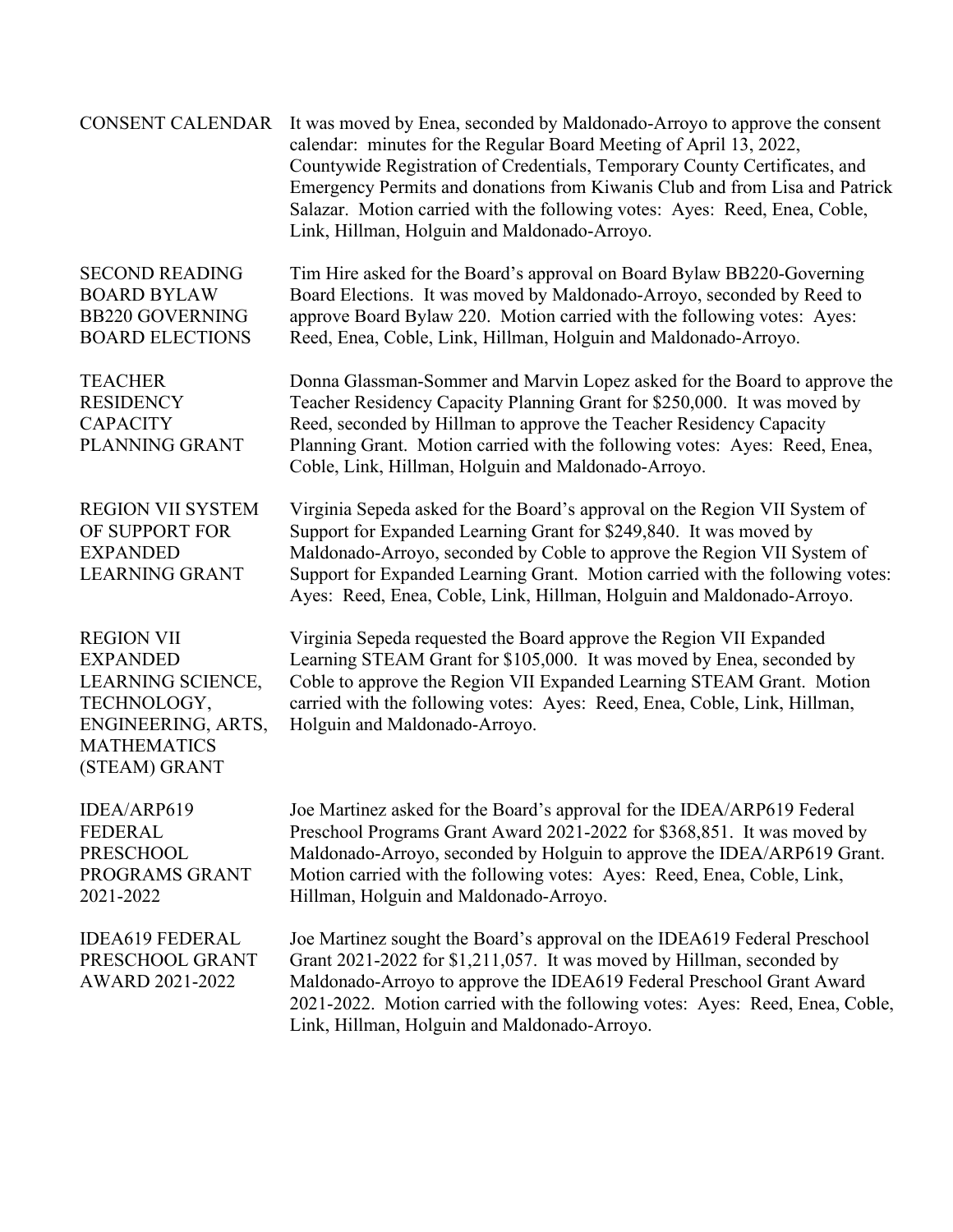| PRESCHOOL STAFF<br><b>DEVELOPMENT</b><br><b>GRANT AWARD</b>                                                                                                           | Joe Martinez requested an approval from the Board on the Preschool Staff<br>Development Grant Award for \$2,685. It was moved by Enea, seconded by<br>Coble to approve the Preschool Staff Development Grant. Motion carried with<br>the following votes: Ayes: Reed, Enea, Coble, Link, Hillman, Holguin and<br>Maldonado-Arroyo.                                                     |
|-----------------------------------------------------------------------------------------------------------------------------------------------------------------------|----------------------------------------------------------------------------------------------------------------------------------------------------------------------------------------------------------------------------------------------------------------------------------------------------------------------------------------------------------------------------------------|
| <b>IDEA/ARP611 LOCAL</b><br><b>ASSISTANCE</b><br><b>ENTITLEMENT</b><br><b>GRANT 2021-2022</b>                                                                         | Tammy McKean asked for the Board to approve the 2021-2022 IDEA/ARP611<br>Local Assistance Entitlement Grant for \$4,304,487. It was moved by<br>Maldonado-Arroyo, seconded by Hillman to approve the 2021-2022<br>IDEA/ARP611 Local Assistance Entitlement Grant. Motion carried with the<br>following votes: Ayes: Reed, Enea, Coble, Link, Hillman, Holguin and<br>Maldonado-Arroyo. |
| <b>PUBLIC HEARING</b><br>FOR ADOPTION OF<br>2022-2023 ANNUAL<br><b>SERVICE PLAN AND</b><br><b>ANNUAL BUDGET</b><br>PLAN FOR TULARE<br>COUNTY/DISTRICT<br><b>SELPA</b> | Tom Link opened a public hearing at 3:42 p.m. for the 2022-2023 Annual<br>Service Plan and Annual Budget Plan for Tulare County/District SELPA. No<br>public comments were received. Public hearing was closed at 3:43 p.m.                                                                                                                                                            |
| 2022-2023 ANNUAL<br><b>SERVICE PLAN FOR</b><br><b>TULARE</b><br>COUNTY/DISTRICT<br><b>SELPA</b>                                                                       | It was moved by Coble, seconded by Holguin to approve the 2022-2023 Annual<br>Service Plan for Tulare County/District SELPA. Motion carried with the<br>following votes: Ayes: Reed, Enea, Coble, Link, Hillman, Holguin and<br>Maldonado-Arroyo.                                                                                                                                      |
| 2022-2023 ANNUAL<br><b>BUDGET PLAN FOR</b><br><b>TULARE</b><br>COUNTY/DISTRICT<br>SELPA                                                                               | It was moved by Maldonado-Arroyo, seconded by Coble to approve the 2022-<br>2023 Annual Budget Plan for Tulare County/District SELPA. Motion carried<br>with the following votes: Ayes: Reed, Enea, Coble, Link, Hillman, Holguin and<br>Maldonado-Arroyo.                                                                                                                             |
| <b>AMENDMENT FOR</b><br><b>DEPARTMENT OF</b><br><b>HEALTH CARE</b><br><b>SERVICES 21-10068</b>                                                                        | Lynne Goodwin asked for the Board's approval on the executed amendment for<br>the Department of Health Care Services 21-10068. This was amended from<br>\$2,822,000 to \$5,492,000. It was moved by Enea, seconded by Maldonado-<br>Arroyo. Motion carried with the following votes: Ayes: Reed, Enea, Coble,<br>Link, Hillman, Holguin and Maldonado-Arroyo.                          |
| PUBLIC HEARING,<br><b>LCAP FOR TCOE</b><br>(COURT/<br>COMMUNITY),<br><b>SPECIAL EDUCATION</b>                                                                         | Mr. Link opened a public hearing at 3:50 p.m. for LCAP for TCOE<br>(Court/Community), Special Education. John Davis displayed slides of an<br>overview of three LCAP reports and data for TCOE. These reports will be<br>brought back in June for the Board's approval. No other public comments were<br>received. Mr. Davis went on to present the TCOE LCAP report for               |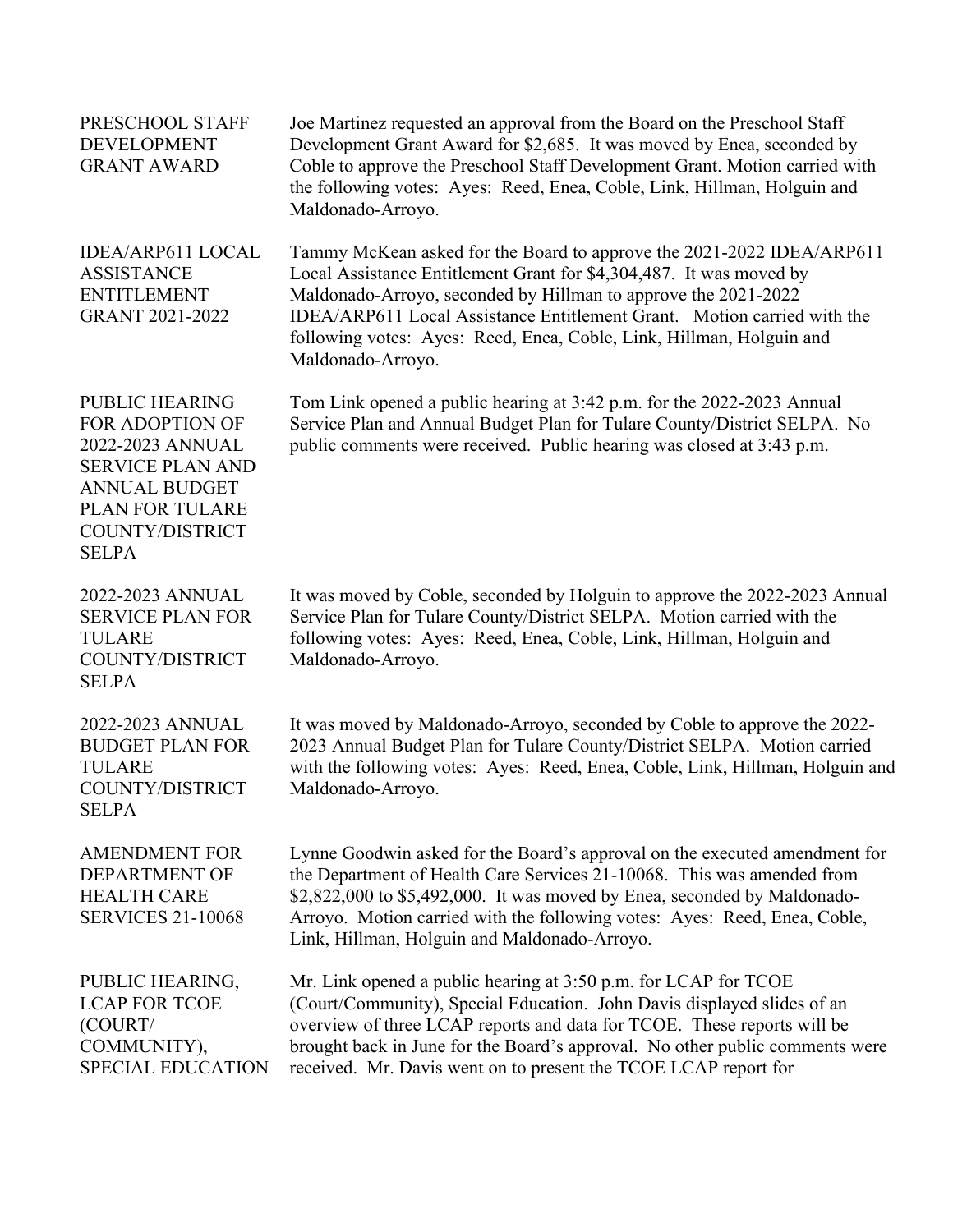Court/Community and for Special Education. The data that was presented today was estimated as data was still being received. The public hearing was closed at 3:58 p.m. PUBLIC HEARING OF LCAP FOR LA SIERRA MILITARY ACADEMY President Link opened a public hearing at 3:58 p.m. for the LCAP report for La Sierra Military Academy. John Davis spoke on behalf of Dr. Scott Pierce. Scott had said that they reworked their five LCAP goals for greater clarity. They will have a complete data reading at the July board meeting. No other public comment was received. The public hearing was closed at 4:00 p.m. PUBLIC HEARING OF LCAP FOR UPHS Tom Link opened a public hearing at 4:00 p.m. for LCAP report for 2022-2023 for UPHS. This data was still being worked on. Eric reported that UPHS students are doing well. Sophia Cook is our new EL liaison. Enrollment is still about 250 students. No other public comment was received. The public hearing was closed at 4:03 p.m. PRESENTATION OF 2022-2023 TCOE LOCAL CONTROL AND ACCOUNTABILITY FEDERAL ADDENDUM PLAN John Davis presented the first reading of the 2022-2023 TCOE Local Control and Accountability Federal Addendum Plan to the Board. This state plan includes federal money. The plan alignment is that the work being done is aligned with what is happening at school. This is an informational item only. FIRST READING, A-G **COMPLETION** IMPROVEMENT GRANT PLAN FOR 2022 FOR TCOE (Court/Community and Special Education) John Davis presented the A-G Completion Improvement Grant Plan for TCOE to the Board. A-G plan was created to allow schools to offer more A-G courses for students so they would be in a better qualified position to go to a state university or UC when time permits. All LEA's are eligible for this grant. TCOE will use some of this money for additional tutoring sessions before and after school and on Saturdays. All funds need to be spent by August 31, 2026. FIRST READING, A-G **COMPLETION** IMPROVEMENT GRANT PLAN FOR 2022 FOR LA SIERRA MILITARY ACADEMY John Davis read a comment from Dr. Scott Pierce regarding the first reading of the A-G Completion Improvement Grant Plan for 2022 for La Sierra Military Academy. Scott said that they will have a vertical alignment of instructional practices to prepare their students to set them up for success. This will be established through the AVID program. FIRST READING, A-G **COMPLETION** IMPROVEMENT GRANT PLAN FOR 2022 FOR UPHS Eric Thiessen presented the A-G Completion Improvement Grant Plan to the Board as a first read. Earth Science class will be an A-G class later this year. We want our counseling department/staff to make better suggestions of classes to take for our students to be better prepared. We also would like to become an S.A.T. site.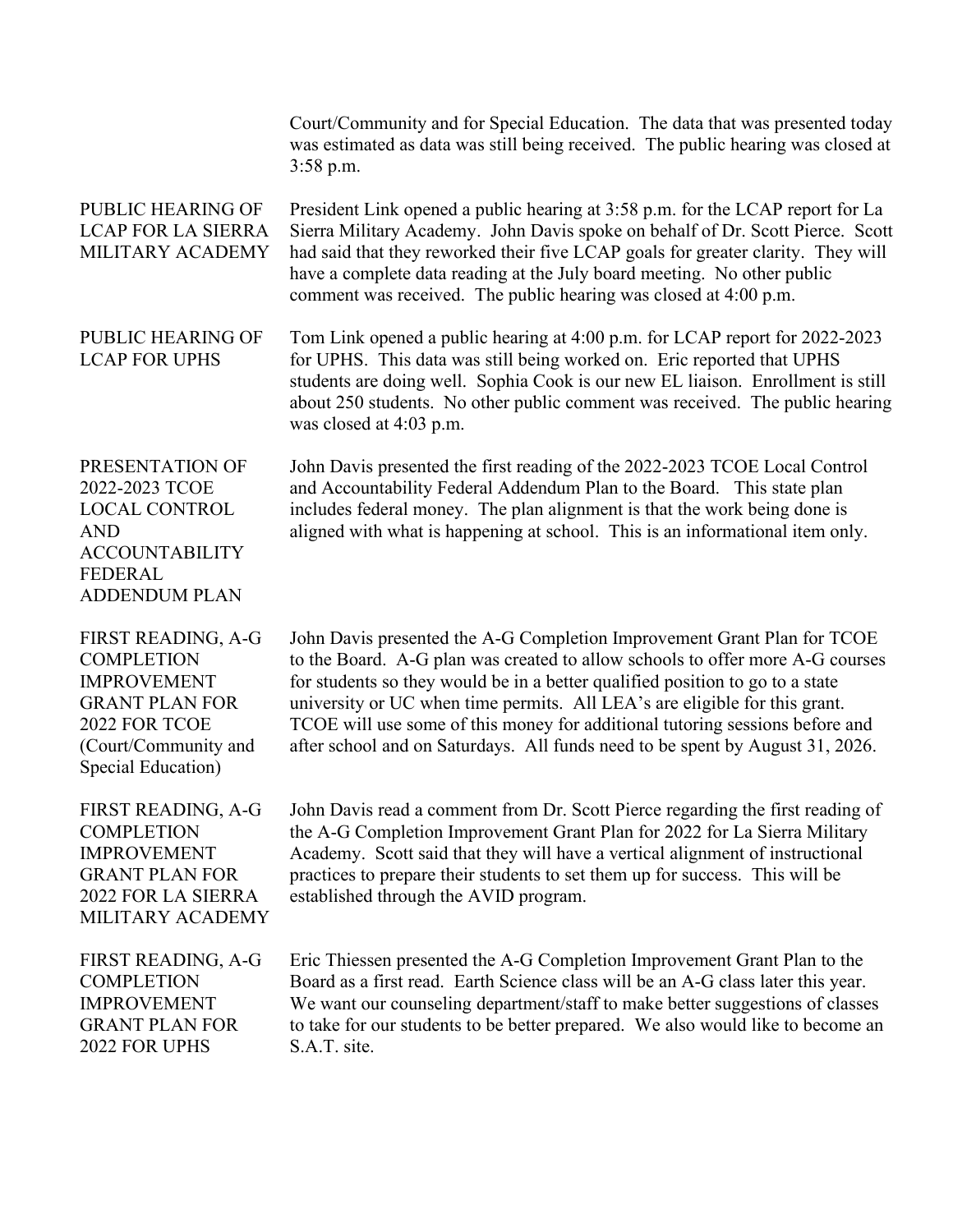FIRST READING, BOARD POLICY/ ADMINISTRATIVE REGULATION (BP/AR) 6158 INDEPENDENT STUDY FOR 2021-2022 AND SUBSEQUENT YEARS

PRESENTATION OF THE 2022-2023 PROPOSED BUDGET FOR TULARE COUNTY OFFICE OF **EDUCATION** 

Dr. Fernie Marroquin presented on behalf of Julie Berk the first reading of Board Policy/Administrative Regulation (BP/AR) 6158 Independent Study for 2021-2022 and subsequent years. You will see five areas that show the necessary revisions. Julie wanted to mention if the Board had any questions, they may email her. Tim stated that TCOE doesn't have a high rate of independent study. There will be a high impact on some independent study programs for some districts.

Jody Arriaga presented the 22-23 Proposed Budget for TCOE. She thanked the Board for all their support during the past year. Jody advised the Board that what she would be presenting today would be changing due to the May Revise at the end of May.

Jody gave a review of the budget assumptions which were shown to have CSSF revenues of an estimated beginning fund balance of \$64,093,798 and restricted expenditures of \$200,072,570. The result will be an estimated ending fund balance of \$58,354,486. The Early Childhood Education Revenues of \$62,901,484 and expenditures of \$63,363,694 were shown with an ending fund balance of \$2,322,895. Other funds include La Sierra Charter School, University Preparatory High School, SCICON, Facilities and LEVIS Trust. Jody advised that our budget is well within the range accepted by the state.

Mrs. Arriaga thanked Mr. Hire for the past year of his outstanding leadership and support that he has given to her and her department. President Link and Superintendent Hire thanked Jody and her staff for a great detailed report. This was an informational item only.

## PUBLIC HEARING FOR THE 2022-2023 PROPOSED TULARE COUNTY OFFICE OF EDUCATION BUDGET

Tom Link opened the public hearing at 4:38 p.m. Dr. Fernie Marroquin thanked Jody and her staff for preparing all the information for the presentation. No public comments were received. Mr. Link closed the public hearing at 4:40 p.m.

| <b>ADOPT RESOLUTION</b>           | Tim Hire asked the Board to adopt Resolution 21/22-14 for board election to                                                                                                                                                                                                                |
|-----------------------------------|--------------------------------------------------------------------------------------------------------------------------------------------------------------------------------------------------------------------------------------------------------------------------------------------|
| 21/22-14 CALLING                  | take place on 11/8/22 for Trustee areas 1, 4 and 7. It was moved by Enea,                                                                                                                                                                                                                  |
| <b>FOR BOARD</b>                  | seconded by Reed to approve November 8, 2022 for board election for Trustee                                                                                                                                                                                                                |
| ELECTION,                         | areas 1, 4, and 7. Motion carried with the following votes: Ayes: Reed, Enea,                                                                                                                                                                                                              |
| <b>NOVEMBER 8, 2022</b>           | Coble, Link, Hillman, Holguin and Maldonado-Arroyo.                                                                                                                                                                                                                                        |
| SUPERINTENDENT'S<br><b>REPORT</b> | Superintendent Hire hoped that everyone had a great Mother's Day celebration.<br>He also mentioned the contents in their board folder: list of upcoming<br>graduation/promotion ceremonies, and the first of five The Migrant Voice<br>publication newsletter written by Migrant students. |

The Retirement Reception will be right after the June 8 board meeting. Mr. Hire thanked Marlene and Rob and other staff who put on the annual Support Staff